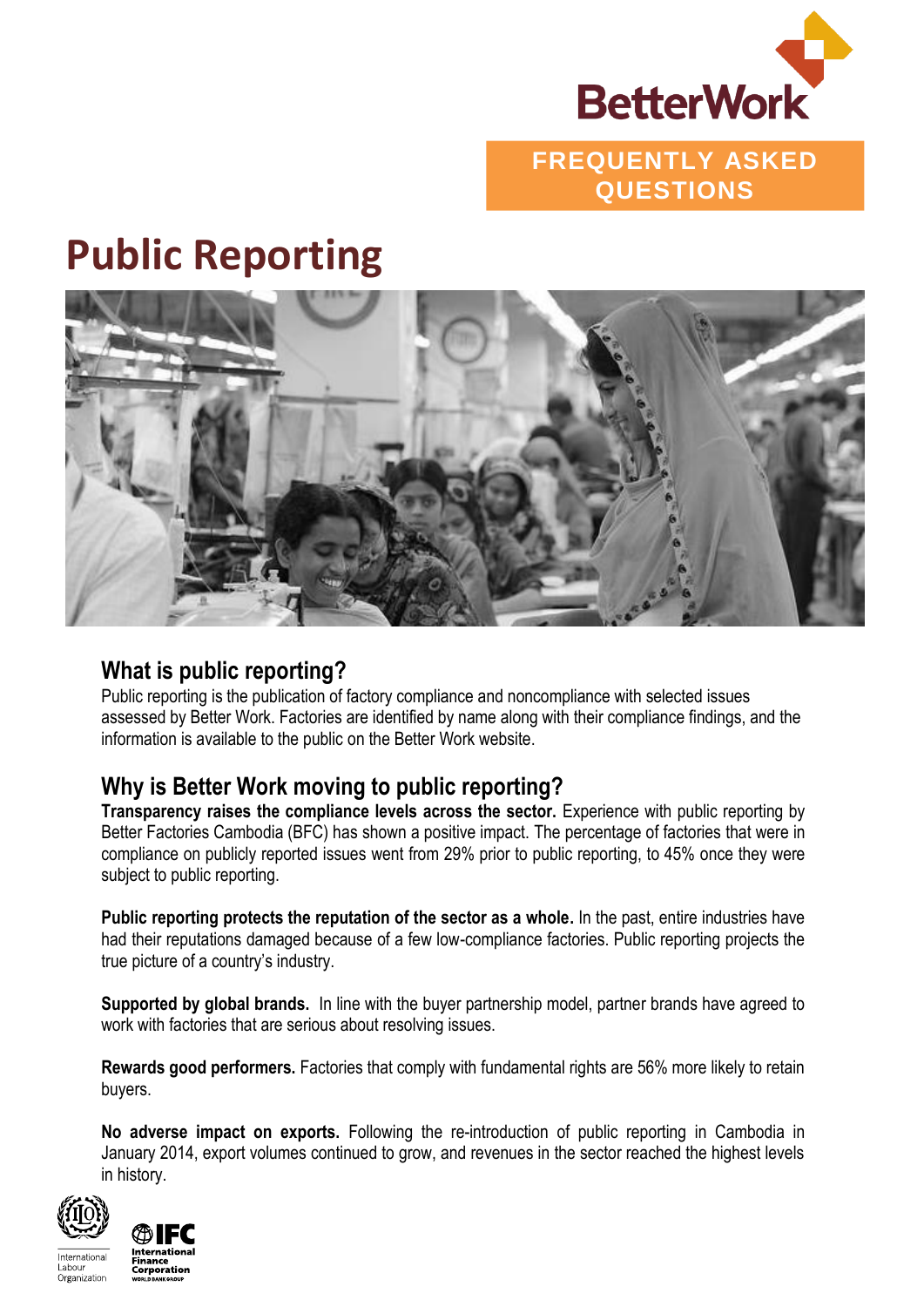#### **Which factories are subject to public reporting?**

Better Work factories that have had at least two assessments are subject to public reporting.

#### **Who will see the information posted on the website?**

The transparency portal will be freely accessible to the general public, so anyone who visits the Better Work website will be able to view the information.

#### **How does public reporting work?**

 The Better Work compliance assessment tools contain more than 200 questions, but on average across countries, only 29 questions will be subject to public reporting in Jordan.

 Factory assessment reports indicate whether any of the publicly reported issues are in noncompliance.

 Factory compliance (and noncompliance) with publicly reported issues is reported on Better Work's transparency portal.

# **What kind of factory information will be made public on the Portal?**

The transparency portal will show the following:

- Factory name
- Country
- Assessment date (most recent assessment)
- Overview of compliance status (compliant or non-compliant) vis-à-vis the 26 publicly reported issues
- Response (if any) posted by the factory

# **What issues are subject to public reporting?**

 Selected issues including core labour standards, basic legal requirements relating to wages and worker safety, and mechanisms for workplace dialogue (all programmes).

- Country-specific issues that are especially relevant in the country in question.
- The publicly reported issues are listed and explained here. [http://betterwork.org/jordan/?cat=13]

#### **Is anything other than compliance information subject to public reporting?**

Yes. Refusal by a factory to allow Better Work to conduct an assessment on two occasions is publicly reported (except in cases of force majeure or where there is more than one non-Better Work other audit on the same day).

## **When will public reporting begin?**

The launch of public reporting will vary somewhat from country to country. In Vietnam and Haiti, public reporting will cover assessments conducted from 1 June 2016 onwards. After that, the Public Reporting website will be updated continuously, as assessment reports are finalized and published. Additional Better Work countries are expected to launch public reporting during 2017.

## **For what period of time will a factory's information be posted publicly?**

A factory's compliance findings remain on the website until a new assessment report is published, at which point the website is updated to reflect the factory's most recent assessment data. The previous assessment data is no longer available via the public website.



International

Organization